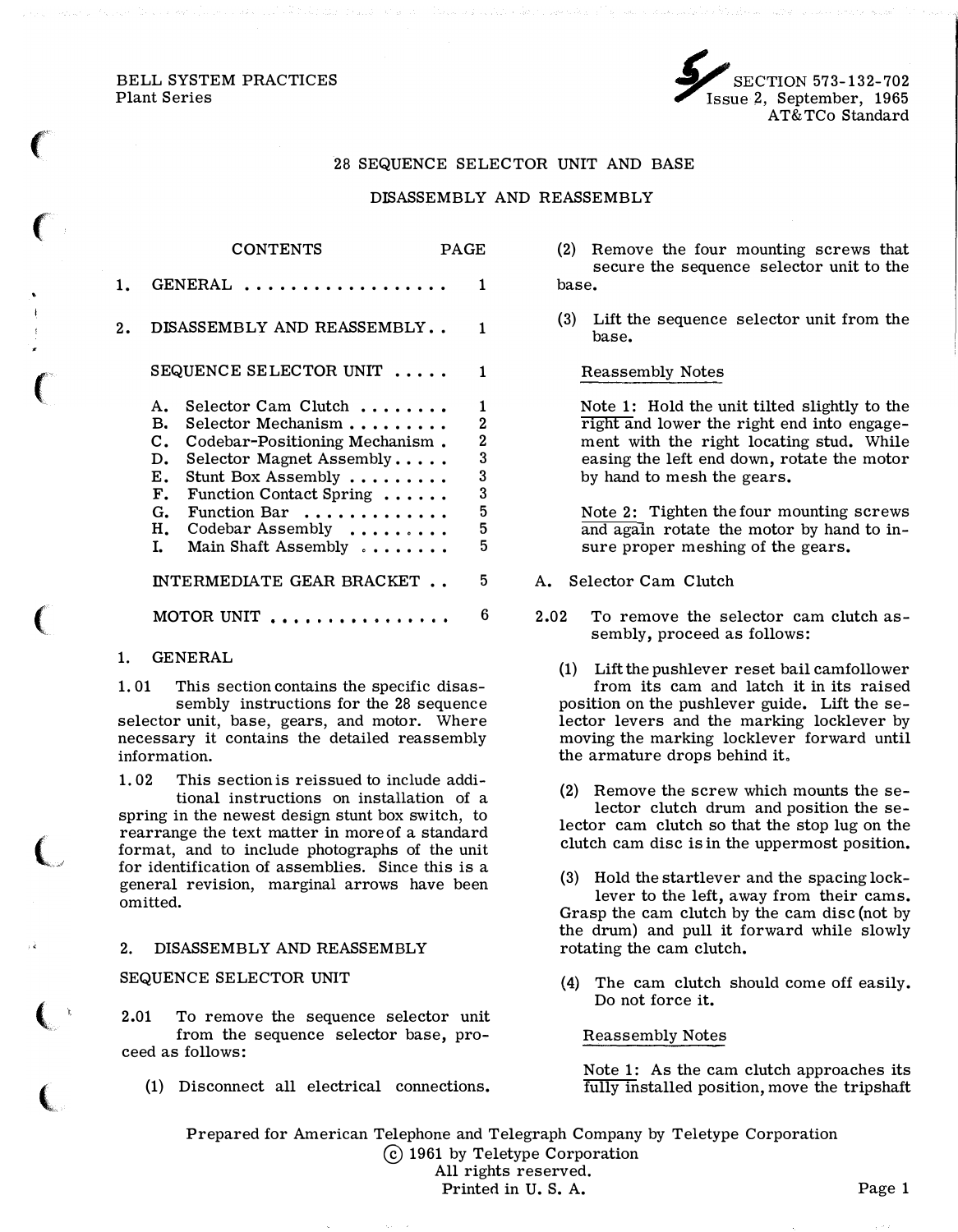lever and the cam clutch latchlever so that they ride on their respective cams.

Note 2: Restore the pushlever reset bail camfollower and the armature to their respective operating positions.

- B. Selector Mechanism
- 2.03 To remove the selector mechanism, proceed as follows:
	- (1) Remove the selector cam clutch assembly in accordance with 2.02.

(2) Remove the screw that secures the selector mechanism to the intermediate arm bracket on the codebar- positioning mechanism.

(3) Remove from the selector mechanism the common transfer lever spring which connects with the common transfer lever on the codebar-positioning mechanism.

·�

'�

 $\bigcup$ 

 $\big)$ 

j

,)

,J

( 4) Remove the remaining three selector mounting screws and lift the selector from the main shaft bearing housing.

- C. Codebar-Positioning Mechanism
- 2.04 To remove the codebar-positioning mechanism, proceed as follows:

(1) Remove from the selector the common transfer lever spring attached to the common transfer lever and restore any operating pushlevers to the spacing position by raising the pushlever reset bail.



Figure 1 - Typical 28 Sequence Selector Unit, Front View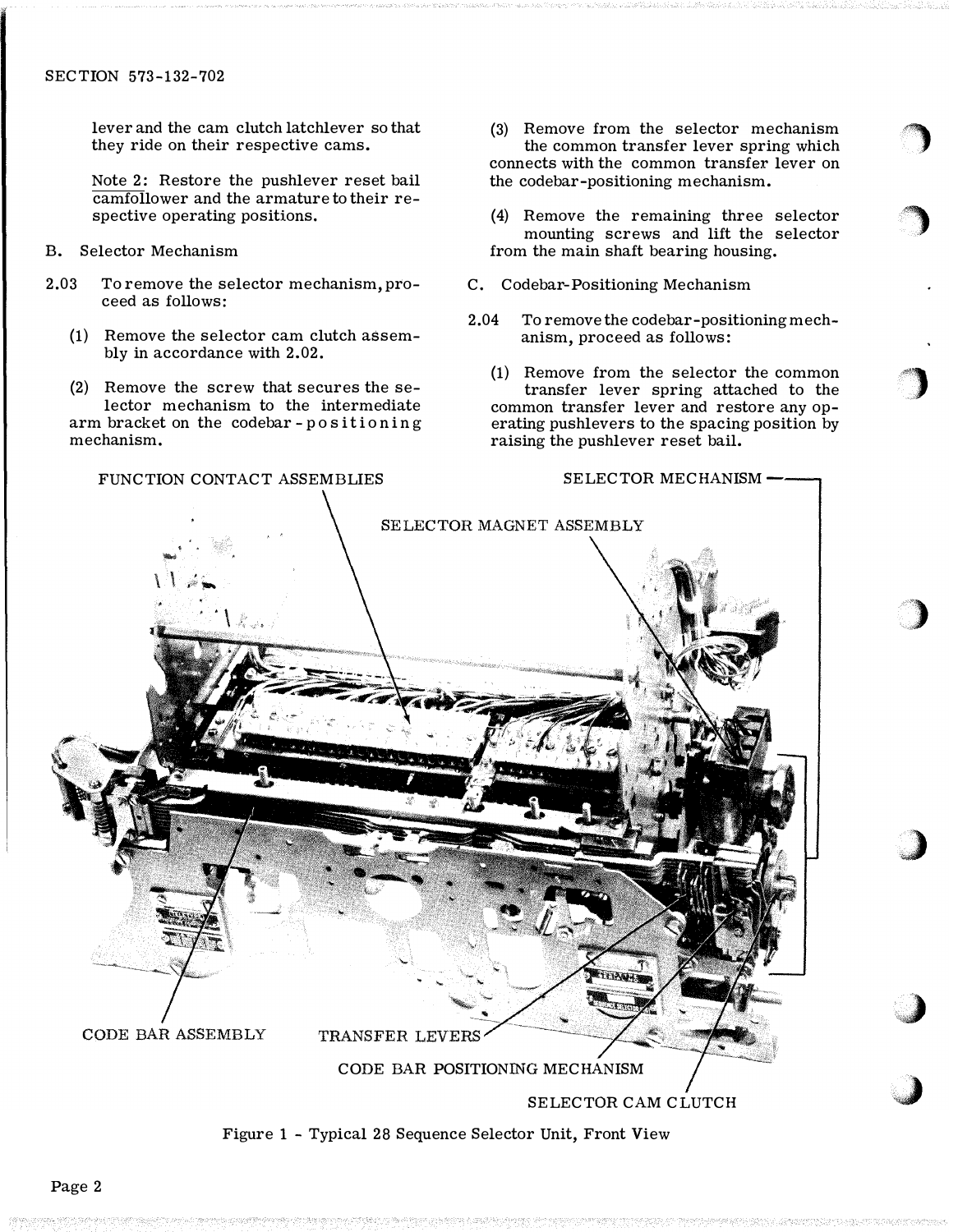(2) Loosen the clamp screw on the shiftlever drive arm and remove the two screws which mount the codebar-positioning mechanism (one to the side-frame and one to the selector mounting plate).

(3) Manipulate the transfer levers and the codebar shiftbars while gently twisting the mechanism off the codebar shiftbars.

(4) Remove the codebar-positioning mechanism.

Reassembly Note: With the main shaft in the stop position, push the codebar shiftbars to the marking position. Manipulate the codebar shiftbars and the transfer levers so that the shiftbars line up with their respective slots in the shiftlever guide bracket, and slide the shiftbars through the slots, one at a time (leaving the bottom slot vacant).

D. Selector Magnet Assembly

 $\big($ 

 $\big($ 

 $\big($ 

 $\big($ 

,

 $\big($ 

(

2.05 To remove the selector magnet assembly, proceed as follows:

(1) Remove the two screws and the nut that mount the range-finder plate to the selector mounting plate.

- (2) Remove the range-finder assembly.
- (3) Remove the selector magnet cable from the coil terminal screws.
- (4) Remove the two selector magnet assembly mounting screws.
- (5) Lift the selector magnet assembly from the sequence selector unit.
- E. Stunt Box Assembly
- 2.06 To remove the stunt boxassembly, proceed as follows:
	- (1) Remove the rear tie bar (rod) from the side frames of the sequence selector unit.
	- (2) Remove the screws that secure the stunt box assembly in the sequence selector unit.
	- (3) Remove the screw from the cam-shaft drive arm.
- (4) Slide the cam-shaft drive arm to disengage it with the stripper-blade drive arm.
- (5) Lift the stunt box assembly upward to engage it from its locating brackets and pull toward the rear to disengage all the codebar forks from the codebars.
- (6) Remove the contact assembly and the cable clamp from the stunt box.
- (7) Remove the stunt box.

Reassembly Notes

Note 1: In reassembly, push the stunt box assembly forward in its guide rails to within  $1/8$  inch of its final position.

Note 2: Manually disengage the function pawls from their bars.

Note 3: Push the stunt box assembly forward and downward until it is latched in place on its locating brackets.

F. Function Contact Spring

2.07 To remove a function contact spring from a function switch, proceed as follows:

(1) Remove the stunt box assembly in accordance with 2. 06.

(2) Carefully unsolder the cable from the earlier design with wire loop terminal lug. It is not necessary to unsolder the cable from the later design molded in, solid metal, center terminal lug. This lug makes contact with but is not a part of the spring.

CAUTION: AVOID OVERHEATING THE TERMINAL LUGS.

- (3) Remove the two screws which secure the contact plate to the contact block.
- Remove the contact plate with the spring and remove the contact arm from the contact block.
- (5) Slip the contact spring from the contact plate.

### Reassembly Notes

Note 1: When replacing the spring, make sure that the end of the spring rests on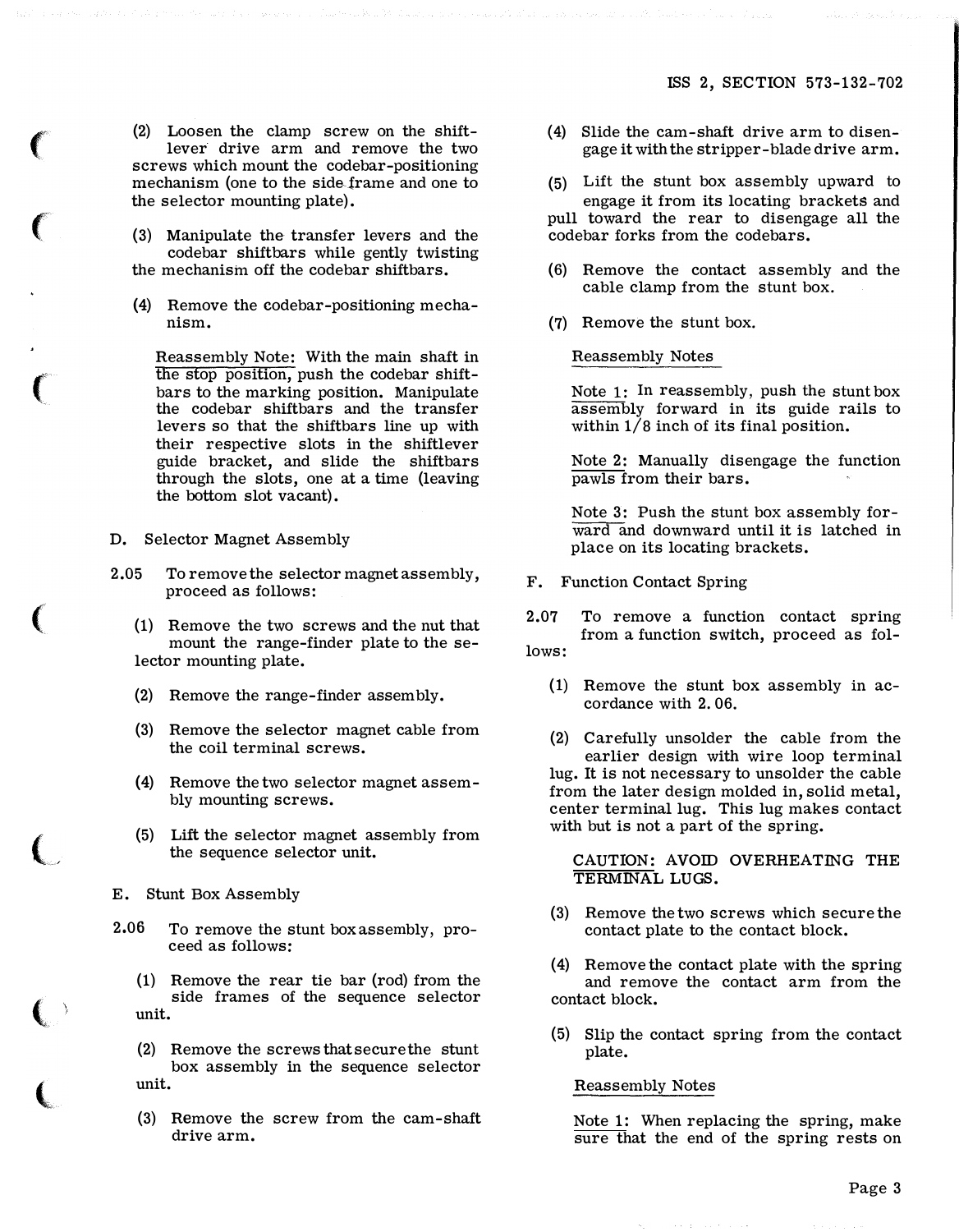

Figure 2 - Typical 28 Sequence Selector Unit, Rear View

top of the formed-over portion of the contact clip before remounting the contact plate to the contact block. There should be some clearance between the low end of the spring (front) and the upper edge of the contact arm to avoid interference with the normal movement of the contact arm.

Note 2: Mount the contact plate with the spring to the contact block in the required position with the two screws friction tight.

Note 3: Carefully resolder the cable to the terminal lugs, if it was unsoldered.

## CAUTION: AVOID OVERHEATING THE TERMINAL LUGS.

s�

·�

 $\big)$ 

" "A; ').•·

0" **J** 

+)

Note 4: Insert the pointed end of the contact arm, notch downward, between the bend-up end of the spring and the formedover portion of the contact clip. Push the arm into its operating position in the contact block.

Note 5: Before tightening the contact plate screws, verify and if necessary, remake the function contact spring adjustment as specified in the section containing the requirements and adjustments for the 28 sequence selector unit and base.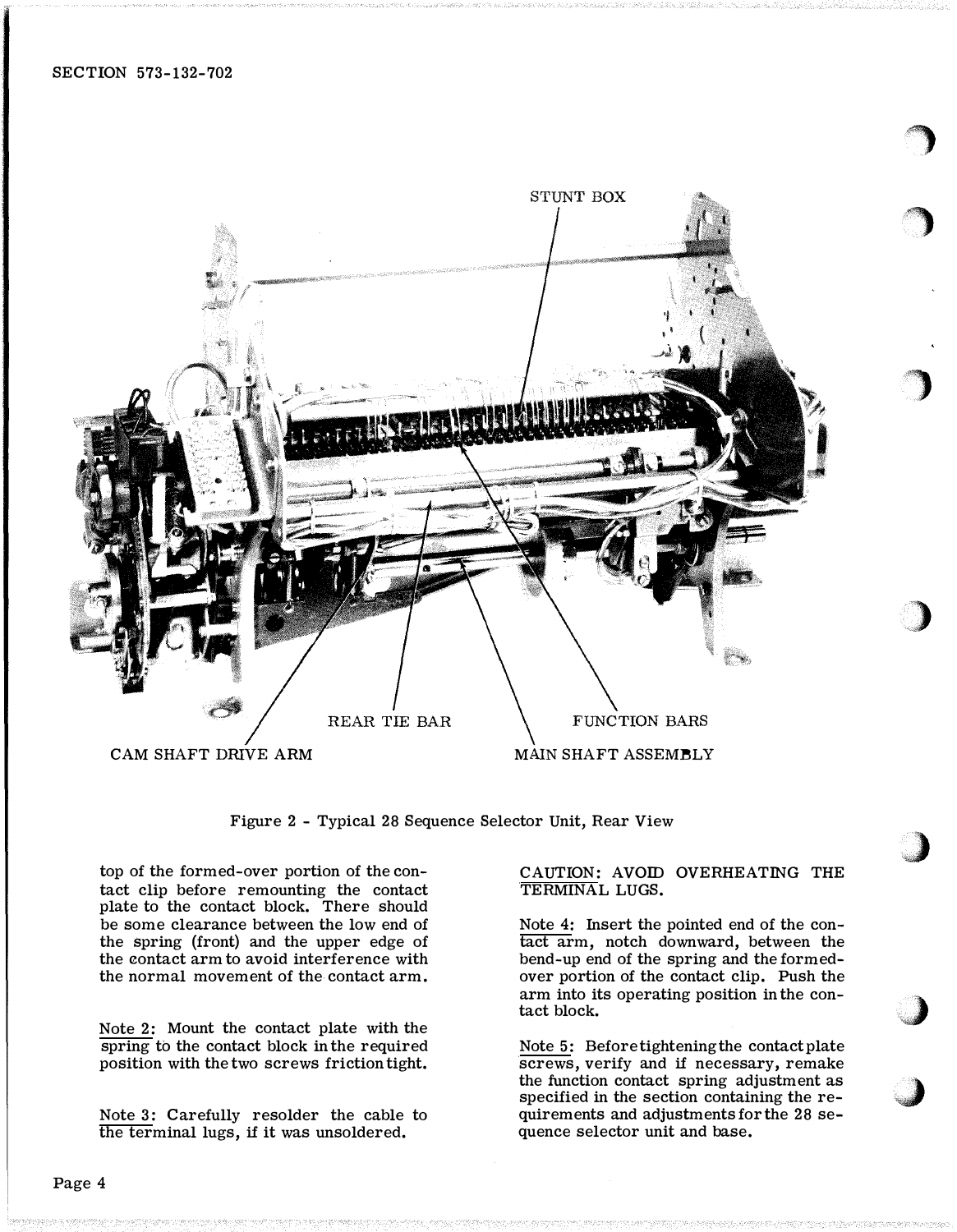G. Function Bar

 $\big($ 

 $\big($ 

 $\left($ 

(

 $\overline{\mathbb{C}}$ 

 $\left(\right.$ 

 $\frac{1}{\sqrt{2}}$ 

- 2.08 To remove the function bar, proceed as follows:
	- (1) Remove the stunt box assembly in accordance with 2. 06.
	- (2) Unhook the function bar spring.
	- (3) Hold the function bar toward the rear of the stunt box and disengage its function pawl from the function bar.
	- ( 4) Pull the function bar toward the front and remove it from the stunt box.
- H. Codebar Assembly
- 2.09 To remove the codebar assembly, proceed as follows:
	- (1) Remove the stuntbox assembly in accordance with 2.06.
	- (2) Remove the four screws that secure the front plate to the side frames of the sequence selector unit.
	- (3) Remove the screws and the lockwashers that secure the codebar assembly to the side frame.
	- (4) Remove the codebar-shiftbar retaining plate from the right codebar guide bracket.
	- (5) Remove the codebar shiftbars and the springs from the codebars and pull the codebar assembly forward and to the left.

Reassembly Notes

Note 1: When reinstalling the codebar assembly, insert the mounting screws, but do not tighten them.

Note 2: Hook the short extension of the spring in the spring hole of the codebar shiftbar. (The short extension of the spring should be hooked from the bottom of the codebar and the long extension should be hooked over the top of the codebar shiftbar.)

Note 3: Loosen the codebar assembly tie bar screws.

Note 4: Firmly hold the codebar guide brackets back and downward against their locating surfaces on the side frame and fully tighten the mounting screws. Then tighten the two tie bar screws.

- I. Main Shaft Assembly
- 2.10 To remove main shaft assembly, proceed as follows:
	- (1) Remove selector cam clutch assembly in accordance with 2.02.
	- (2) Set the sequence selector unit upside down.
	- (3) Remove the screw that secures the collar and the collar clamp from the right end of the main shaft. Remove the main shaft right-hand bearing retainer plate.
	- ( 4) Remove the two screws from the main shaft left-hand bearing clamp.
	- (5) Unhook the springs from the triplevers and latchlevers associated with all the clutches. Position the codebar clutch so that the low part of the clutch cam clears the spring arm on the camfollower.
	- (6) Move the main shaft assembly toward the left to disengage the codebar-clutch and function-clutch links from their connecting pins.
	- (7) Lift the left end of the main shaft assembly out of the side frame and remove the shaft assembly from the sequence selector unit.

### Reassembly Notes

Note 1: When assembling the clutches that have cams and discs marked 0 for identification, the marked side of each part should face away from the clutch side of the assembly.

Note 2: The function and code bar clutches should have their driving links assembled so that the longer end of the hub faces away from the clutch side of the assembly.

# INTERMEDIATE GEAR BRACKET

2.11 To remove the intermediate gear bracket from the sequence selector base, proceed as follows: